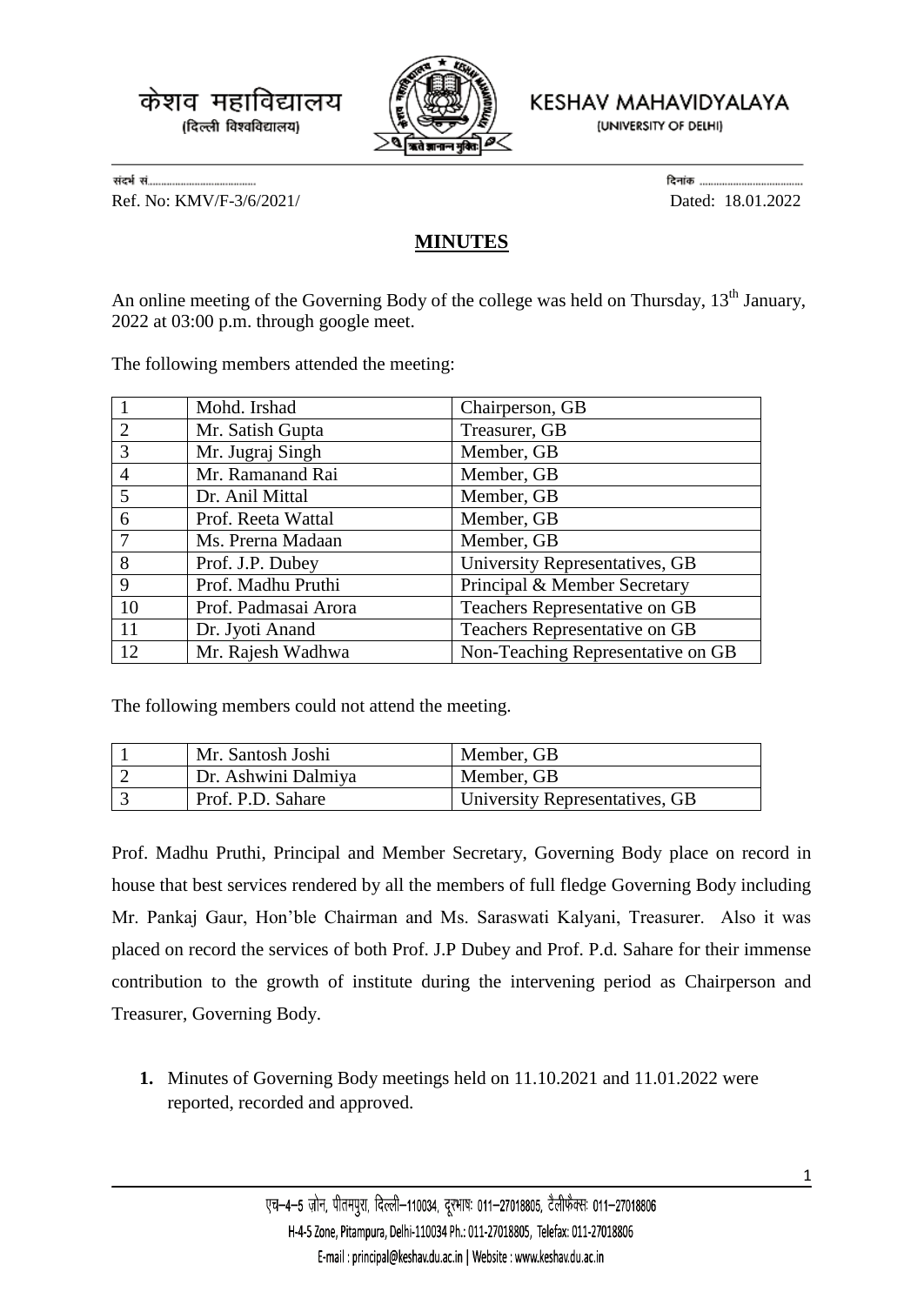

KESHAV MAHAVIDYALAYA

(UNIVERSITY OF DELHI)

- 2. The following actions taken by the former Chairperson, Governing Body Prof. J.P. Dubey for smooth functioning of the college were reported, recorded and approved.
- (i) Approval for Promotion of following teachers from Assistant Professor (Academic Level 12) to Associate Professor (Academic Level 13A) to be sent to University of Delhi for concurrence. Here Chairperson himself has been a member of Selection Committee.

**Teachers promoted from Assistant Professor Academic Level 12 to Associate Professor (Academic Level 13A)**

|       | S. No.                                                                  | Name                                     |  | Department       |  |
|-------|-------------------------------------------------------------------------|------------------------------------------|--|------------------|--|
|       |                                                                         | Dr. Dhanpal Singh                        |  | Mathematics      |  |
| (ii)  | Approval for payment to Mr. Raj Kumar, Section Officer (Admn.) Retd. as |                                          |  |                  |  |
|       | detailed below:                                                         |                                          |  |                  |  |
|       | (A) Earned Leave                                                        |                                          |  | Rs. 8,89,316/-   |  |
|       |                                                                         | (B) Provident Fund Money                 |  | Rs. 4,34,442/-   |  |
| (iii) |                                                                         | Grant of approval for withdrawal from PF |  |                  |  |
|       |                                                                         | Mr. Naveen Sharma, Profession Assistant  |  | Rs. $5,00,000/-$ |  |
|       |                                                                         | Prof. Madhu Pruthi, Principal            |  | Rs. 20,00,000/-  |  |

- (iv) Grant of approval for Earned Leave from 15.12.2021 to 04.01.2022 to Prof. Madhu Pruthi, Principal to enable her to visit USA to meet her aged and ailing father.
- (v) Engagement of Sh. Raj Kumar as S.O (Admin) on contractual basis post after his retirement as per rules of University of Delhi.
- 3. The following actions taken by Principal for smooth functioning of the college were reported, recorded and approved.
	- (i) Re-appointment/ appointment of the following teaching staff on Ad-hoc basis as per norms of the University of Delhi.

| S.             | Name of the Teacher  | Department                | Date of appointment/ |
|----------------|----------------------|---------------------------|----------------------|
| No.            |                      |                           | Joining              |
|                | Ms. Astha Kanjlia    | <b>Management Studies</b> | 18.11.2021           |
| $\overline{2}$ | Dr. R.S. Rajpurohit  | Commerce                  | 18.11.2021           |
| 3              | Mr. Hemant Yadav     | Commerce                  | 18.11.2021           |
| $\overline{4}$ | Ms. Namita Padhy     | Commerce                  | 18.11.2021           |
| 5 <sup>1</sup> | Ms. Prama Vishnoi    | Commerce                  | 18.11.2021           |
| 6              | Ms. Ruchi Goyal      | Commerce                  | 18.11.2021           |
| $\tau$         | Ms. Snehlata Rana    | Commerce                  | 18.11.2021           |
| 8              | Ms. Nidhi Aggarwal   | Commerce                  | 18.11.2021           |
| 9              | Mohd Tariq Azizy     | Commerce                  | 18.11.2021           |
| 10             | Ms. Shivani          | Commerce                  | 18.11.2021           |
| 11             | Dr. Anjalika Solanki | Commerce                  | 18.11.2021           |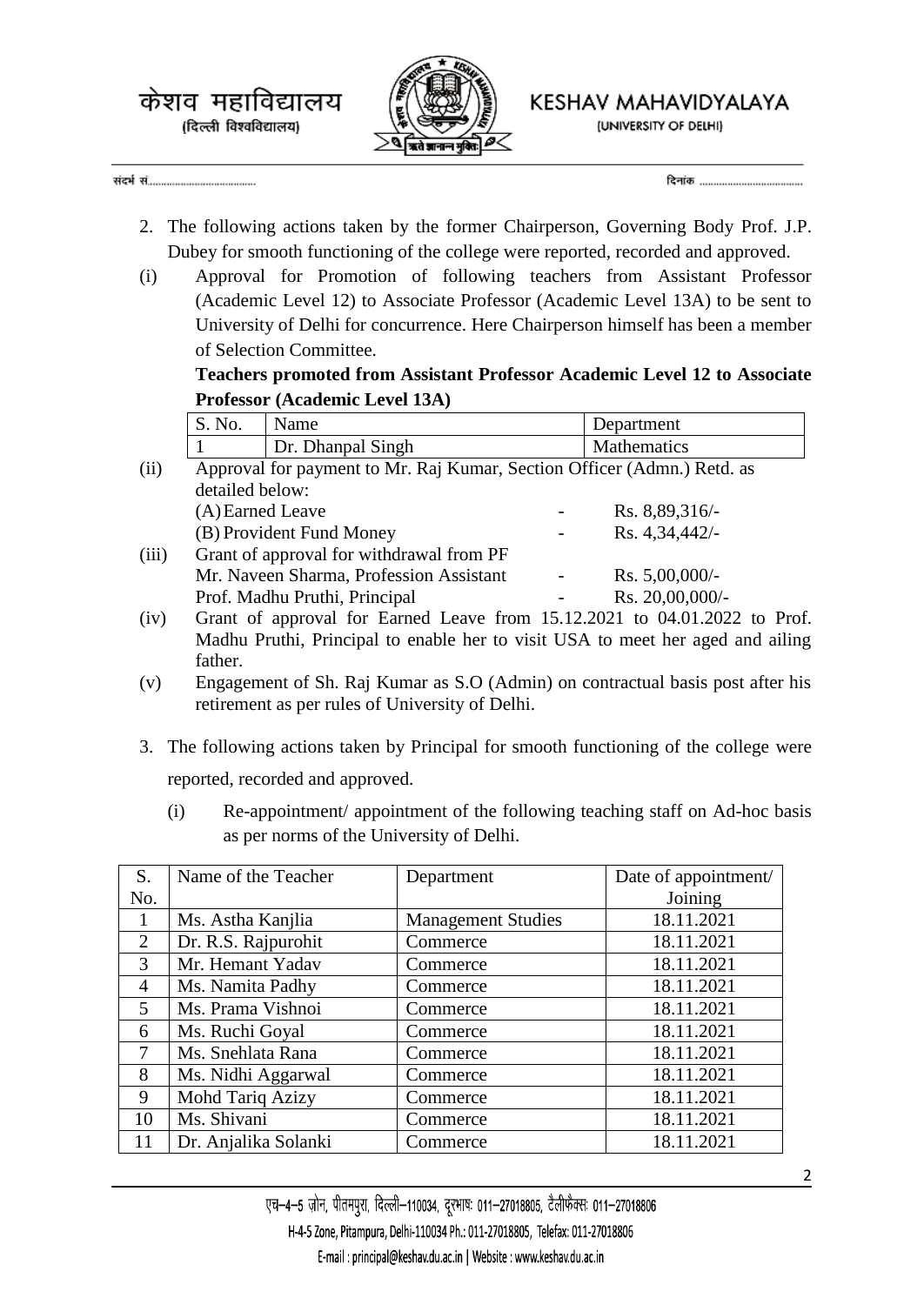

## KESHAV MAHAVIDYALAYA

(UNIVERSITY OF DELHI)

|    |                           |                           | दिनांक     |
|----|---------------------------|---------------------------|------------|
| 12 | Ms. Rochana Chaturvedi    | <b>Computer Science</b>   | 18.11.2021 |
| 13 | Mr. Sumit Kumar Baberwal  | <b>Computer Science</b>   | 18.11.2021 |
| 14 | Mr. Sudhir Kumar Gupta    | <b>Computer Science</b>   | 18.11.2021 |
| 15 | Mr. Rakesh Kumar          | <b>Computer Science</b>   | 18.11.2021 |
| 16 | Mr. Anand                 | <b>Computer Science</b>   | 18.11.2021 |
| 17 | Ms. Disha Garg            | <b>Computer Science</b>   | 18.11.2021 |
| 18 | Mr. Himanshu Kushwah      | Electronics               | 18.11.2021 |
| 19 | Dr. Jyoti Bansal          | Electronics               | 18.11.2021 |
| 20 | Ms. Richie Aggarwal       | Mathematics               | 18.11.2021 |
| 21 | Dr. Ram Chander Verma     | Mathematics               | 18.11.2021 |
| 22 | Dr. (Ms.) Vandana Gambhir | Psychology                | 18.11.2021 |
|    | nee Chopra                |                           |            |
| 23 | Ms. Mona Ranga            | Psychology                | 18.11.2021 |
| 24 | Ms. Pinki                 | Psychology                | 18.11.2021 |
| 25 | Ms. Kritee Manchanda      | <b>Management Studies</b> | 09.12.2021 |
| 26 | Dr. (Ms.) Nomita Sharma   | <b>Management Studies</b> | 09.12.2021 |
| 27 | Mr. Kunal Kumar           | Commerce                  | 10.12.2021 |
| 28 | Ms. Monu Chauhan          | Commerce                  | 09.12.2021 |
| 29 | Ms. Dimple Gupta          | Commerce                  | 09.12.2021 |
| 30 | Ms. Astha Goyal           | <b>Computer Science</b>   | 09.12.2021 |
| 31 | Ms. Nidhi Passi           | <b>Computer Science</b>   | 09.12.2021 |
| 32 | Dr. Sumit Kumar Agarwal   | <b>Computer Science</b>   | 09.12.2021 |
| 33 | Dr. (Ms.) Namita Aggarwal | <b>Computer Science</b>   | 09.12.2021 |
| 34 | Ms. Jyoti Kumari          | <b>Computer Science</b>   | 09.12.2021 |
| 35 | Mr. Pradeep Kumar         | <b>Computer Science</b>   | 09.12.2021 |
| 36 | Ms. Rashmeet Kaur Chawla  | <b>Computer Science</b>   | 09.12.2021 |
| 37 | Mr. Anil Sethi            | Electronics               | 09.12.2021 |
| 38 | Mr. Prashant Kumar        | Electronics               | 09.12.2021 |
| 39 | Mohd. Rafeeque CK         | English                   | 09.12.2021 |
| 40 | Mr. Archit Nanda          | English                   | 09.12.2021 |
| 41 | Ms. Rajat Arora           | Mathematics               | 09.12.2021 |
| 42 | Mr. Panjabi Singh         | Mathematics               | 09.12.2021 |
| 43 | Dr. Subedar Ram           | Mathematics               | 09.12.2021 |
| 44 | Dr. Ravi Kumar            | Mathematics               | 09.12.2021 |
| 45 | Mr. Deepak Kumar Meena    | Mathematics               | 09.12.2021 |
| 46 | Mr. Ankit Kumar           | Mathematics               | 09.12.2021 |
| 47 | Dr. (Ms.) Smita Korpal    | Physics                   | 09.12.2021 |
| 48 | Mr. Gagandeep Longiany    | Physics                   | 09.12.2021 |
| 49 | Mr. Neha Yadav            | Physics                   | 09.12.2021 |
| 50 | Mr. Vicky Kapoor          | Physics                   | 10.12.2021 |
| 51 | Dr. Pallavi Raj           | Psychology                | 09.12.2021 |
| 52 | Ms. Akanksha Mendiratta   | Psychology                | 10.12.2021 |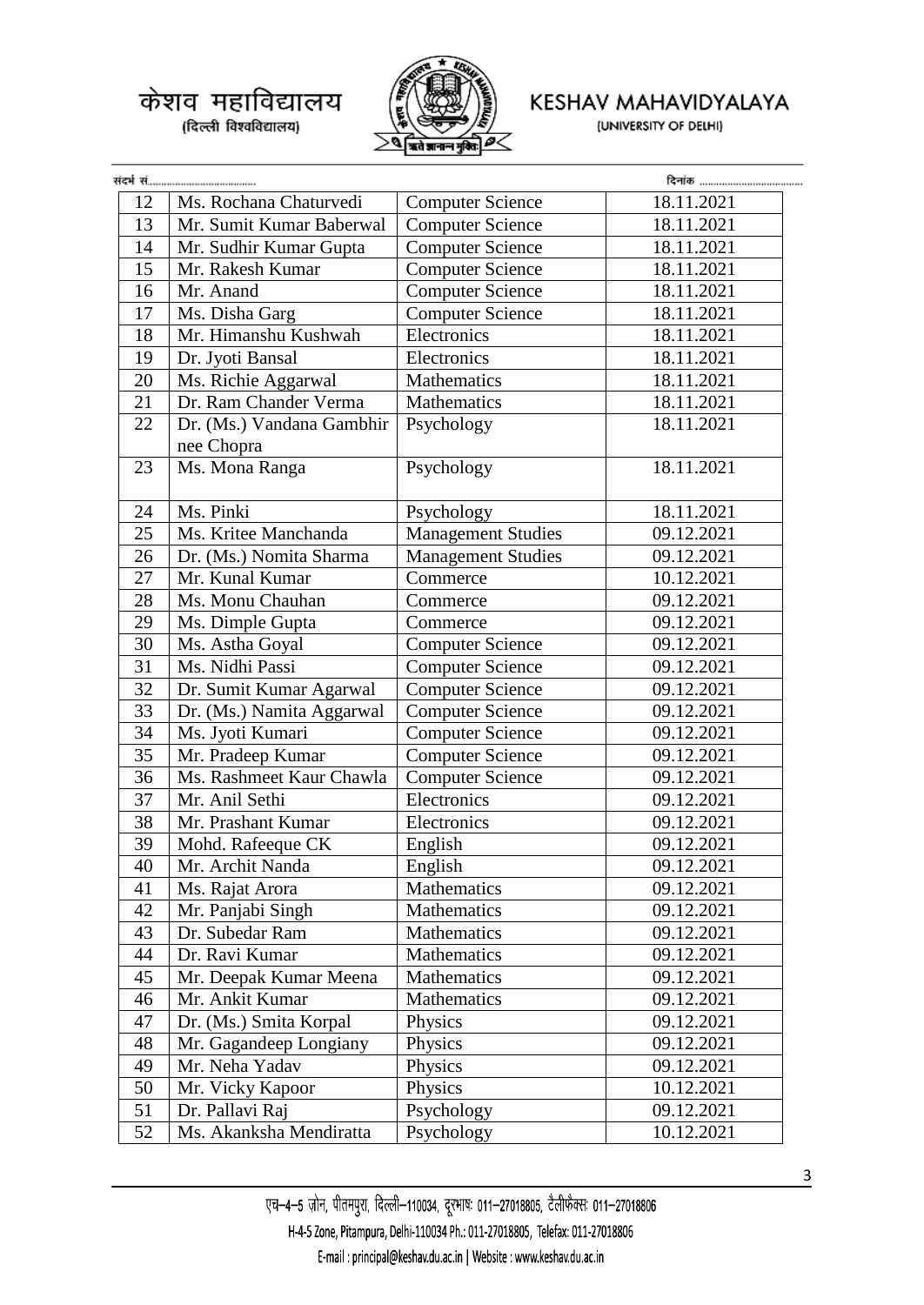

KESHAV MAHAVIDYALAYA

(UNIVERSITY OF DELHI)

| 53   Dr. (Ms.) Geetanjali<br>Sageena | <b>EVS</b> | 09.12.2021 |
|--------------------------------------|------------|------------|
| Mr. Virender Yadav                   | Hindi      | 09.12.2021 |

(ii) Re-appointment/ appointment of the following non-teaching staff on consolidated salary basis as per norms of the University of Delhi.

| S.             | Name             | w.e.f.     | Salary<br>$@$ Rs. | Designation           | Period      |  |
|----------------|------------------|------------|-------------------|-----------------------|-------------|--|
| No.            |                  |            | P.M.              |                       |             |  |
|                |                  |            |                   |                       |             |  |
|                | Mr. P.K. Bhatia  | 13.10.2021 | 41,693/           | S.O (Accounts)        | 6 Months    |  |
| 2              | Mr. Arvind Kumar | 31.12.2021 | $35,400/- + D.A$  | S.T.A                 | 6 Months    |  |
| 3              | Mr. Rahul Kumar  | 21.12.2021 | $18000/- + D.A$   | $MTS - Lab.$          | 6 Months    |  |
|                |                  |            |                   | Attdt.                |             |  |
| $\overline{4}$ | Ms. Baby         | 17.12.2021 | $18000/- + D.A$   | <b>Lady Attendant</b> | 6 Months    |  |
| 5              | Mr. Punit Thakur | 08.11.2021 | $15,070/-$        | MTS (Lab. Attdt.)     | 6 Months    |  |
| 6              | Mr. Manish       | 25.10.2021 | $15,070/-$        | MTS (Lib. Attdt.)     | 6 Months    |  |
| 11             | Mr. Abhishek     | 08.10.2021 | $15,070/-$        | <b>MTS</b>            | Months<br>6 |  |

4. An expenses of Rs. 1,24,526/- incurred towards grant of Full Fee Waiver to the following 11 college students who lost their parents to COVID, from Students Activity Fund A/c, as per approval of Governing Body was reported, recorded and approved.

| S.             | Name of             | Course                                     | Semester | Roll No. |
|----------------|---------------------|--------------------------------------------|----------|----------|
| No.            | Student             |                                            |          |          |
|                | Rahul Vishnoi       | B.Sc (H) Computer Science                  | III      | 5852     |
| $\overline{2}$ | Diwakar             | B.Sc (G) Math Science                      | III      | 6548     |
| 3              | Litesh Yadav        | <b>B.Sc Physical Science with Computer</b> | V        | 1465     |
|                |                     | Science                                    |          |          |
| $\overline{4}$ | Shruti Bidla        | B.A (H) Psychology                         | III      | 5626     |
| 5              | Ritika Yadav        | B. Com (H)                                 | Ш        | 5254     |
| 6              | <b>Vivek Sharma</b> | <b>B.Sc Physical Science with Computer</b> | V        | 1443     |
|                |                     | Science                                    |          |          |
| $\overline{7}$ | Adarsh Shukla       | B.Sc (H) Computer Science                  | V        | 727      |
| 8              | Charu               | B. Com (H)                                 | V        | 500      |
| 9              | Devansh             | <b>BMS</b>                                 | III      | 5044     |
|                | Srivastava          |                                            |          |          |
| 10             | Shivangi            | B.Sc (H) Physics                           | III      | 6327     |
| 11             | Amit Maurya         | B. Com (H)                                 | V        | 209      |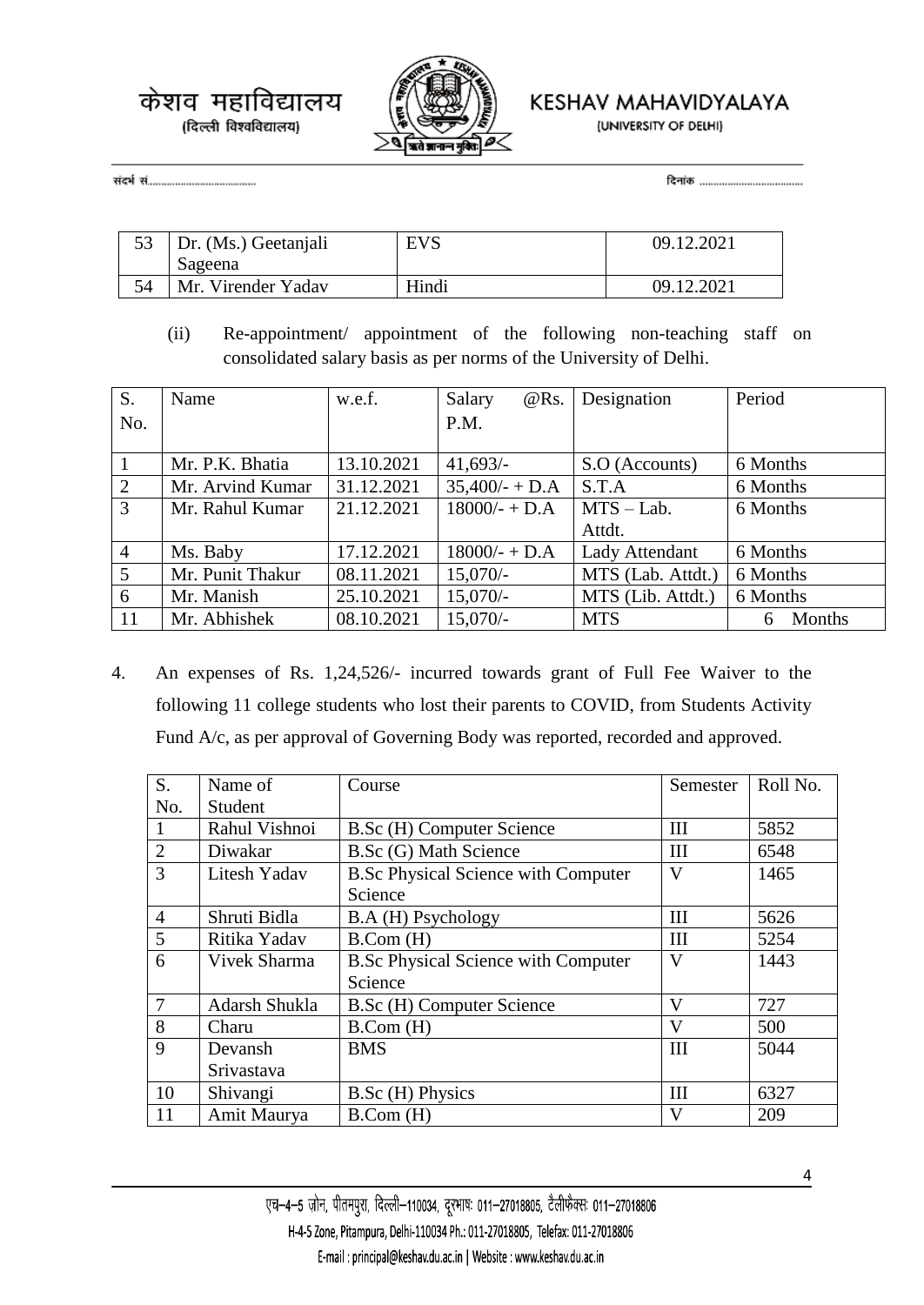

KESHAV MAHAVIDYALAYA (UNIVERSITY OF DELHI)

केशव महाविद्यालय

(दिल्ली विश्वविद्यालय)

- 5. Payments of Rs. 29511.80/- towards submission of IIOA for  $2<sup>nd</sup>$  cycle of NAAC accreditation fees on  $22.10.2021$  and Rs. 59011.80/- towards  $1<sup>st</sup>$  Installment towards submission of NAAC – Self Study Report (SSR) were reported, recorded and approved.
- 6. Receipt of letter dated 27.10.2021 from the Joint Registrar (Estab N/T) regarding Grant of Dearness Allowance to the University Staff – Revised rates effective from 01.07.2021 as per  $7<sup>th</sup>$  Central Pay Commission – regarding was reported and recorded. An expense of Rs. 13,22,229/- was incurred on account of payment of D.A Arrears of staff.
- 7. Receipt of letter No.: DHE-03(01)/100%/GIA/KESHAV/2021-2022/3775-84 dated 03.11.2021 from the Head of Office, Directorate of Higher Education regarding release of  $3<sup>rd</sup>$  Installment of Grant-in-Aid (Rs. 4,11,47,000/- under Grant-in-aid Salaries) to Keshav Mahavidyalaya was reported and recorded.
- 8. Receipt of letter dated 11.11.2021 from Dr. Vinita Jindal, Associate Professor, Department of Computer Science informing college about sanction of FRP (Minor Research Project) to her was reported and recorded.
- 9. Payment of Rs. 6250/- made on 24.11.2021 from Student Society Account towards participation of 250 students @25/- each students of our college in Nadi Ko Jano Abhiyan of University of Delhi was reported, recorded and approved.
- 10. Receipt of letter No.: CS-I/(111)/ Pay fix./KMV/2021/374 dated 25.11.2021 from the Assistant Registrar (Colleges), University of Delhi regarding Pay Fixation on promotion in respect of Dr. Priti Sehgal, Professor, Department of Computer Science was reported and recorded.
- 11. Payment of Rs. 64,640/- made on 07.12.2021 for Purchase of Zoom License for 500 attendee for one year for the college was reported, recorded and approved.
- 12. Receipt of letter No.: F6/DFS/MS/Complaint/WZ/2021/30 dated 13.12.2021 from the Dy. Chief Fire Officer, Govt. of NCT of Delhi, Head Quarters: Delhi Fire Service, New Delhi regarding forwarding our complaint against marriage pandal erected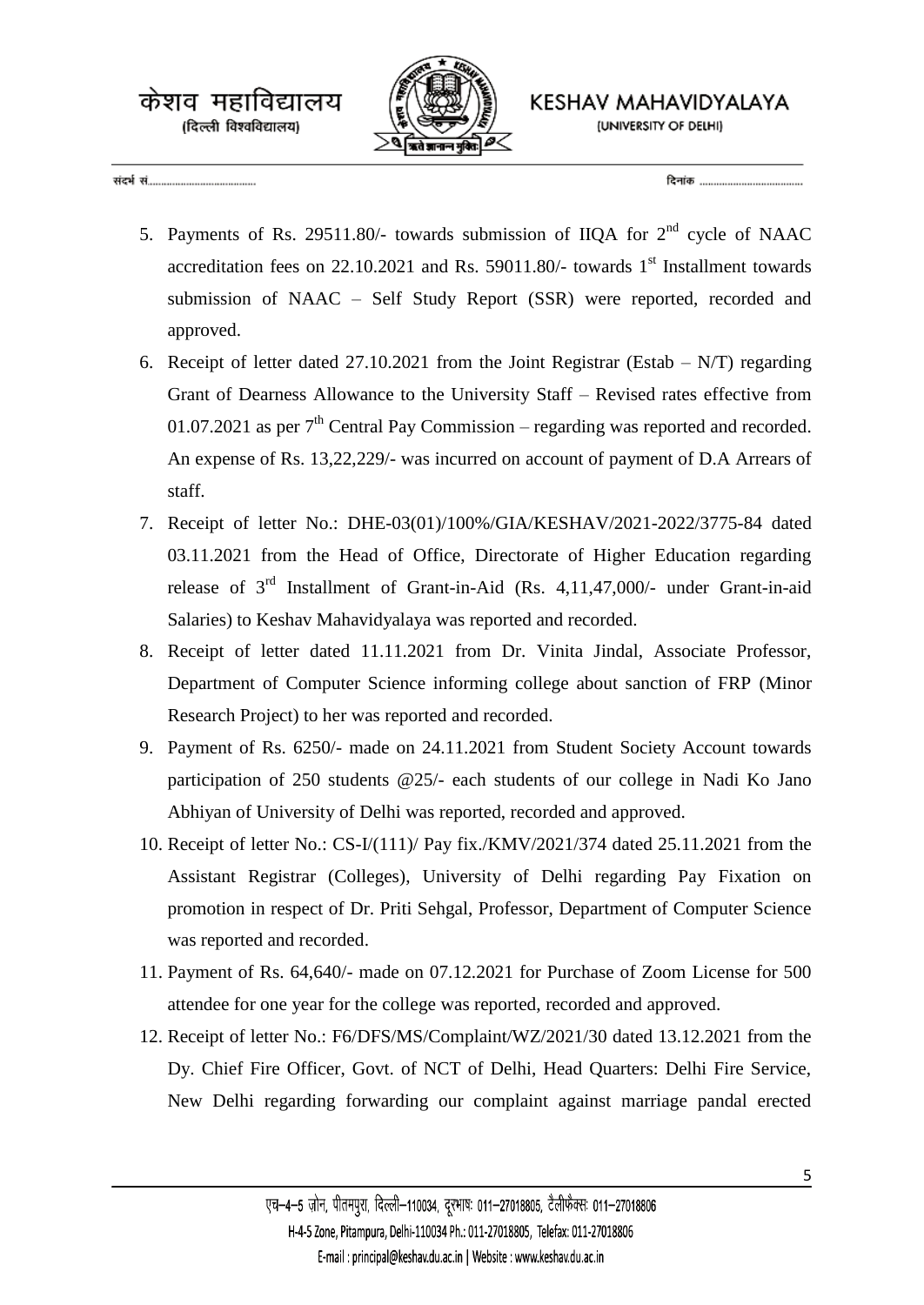

संदर्भ सं.......

adjoining Girls Hostel at Keshav Mahavidyalaya College located at H-4-5 Zone, Pitampura, Delhi was reported and recorded.

- 13. Payment of Rs. 1,50,720/- made on 13.12.2021 from Lapse Caution Money Fund A/c to the staff engaged in Covid-19 Vaccination Center for the period June 2021 to November 2021 as remuneration of Rs. 240/- per person per day was reported, recorded and approved.
- 14. Receipt of letter No.: CS-I/(111)/ Pay fix./KMV/2021/590 dated 14.12.2021 from the Assistant Registrar (Colleges), University of Delhi regarding Pay Fixation on promotion in respect of Dr. Pardeep Kumar, Professor, Department of Commerce was reported and recorded.
- 15. Receipt of letter No: PNGS/U120107/331295/2927 dated 14.12.2021 from the LIC, P&GS Department, Delhi regarding Maturity Claim under Master Policy No. 331295 in respect of Mr. Subodh Pandit, Assistant Professor, Department of Management Studies of Rs. 92629/- was reported and recorded.
- 16. Receipt of letter No.: CS-I/(111)/ Pay fix./KMV/2021/588 dated 15.12.2021 from the Assistant Registrar (Colleges), University of Delhi regarding Pay Fixation on promotion in respect of Dr. Vinod Kumar Sharma, Professor, Department of Electronics was reported and recorded.
- 17. Receipt of order dated 20.12.2021 from the Joint Secretary (HRD), Govt. of NCT of Delhi, Finance Department regarding appointment of Accounts Functionaries in 12 Colleges was reported and recorded.
- 18. Half yearly progress report for the period 07.07.2021 to 06.01.2022 in respect of Ms. Chetna, Assistant Professor, Department of Physics received from her Research Guide was reported and recorded. Her requested dated 29.12.2021 to grant her extension of study leave by one more year was reported, recorded and approved.
- 19. Receipt of letter No.: CS-III/009/KM/2021/Min./2024 dated 31.12.2021/ 03.01.2021 from the Assistant Registrar (Colleges), University of Delhi regarding Recommendation of the University Screening Committee for grant of Financial upgradation(s) under MACP Scheme – reg to Non-teaching Staff of college was reported and recorded.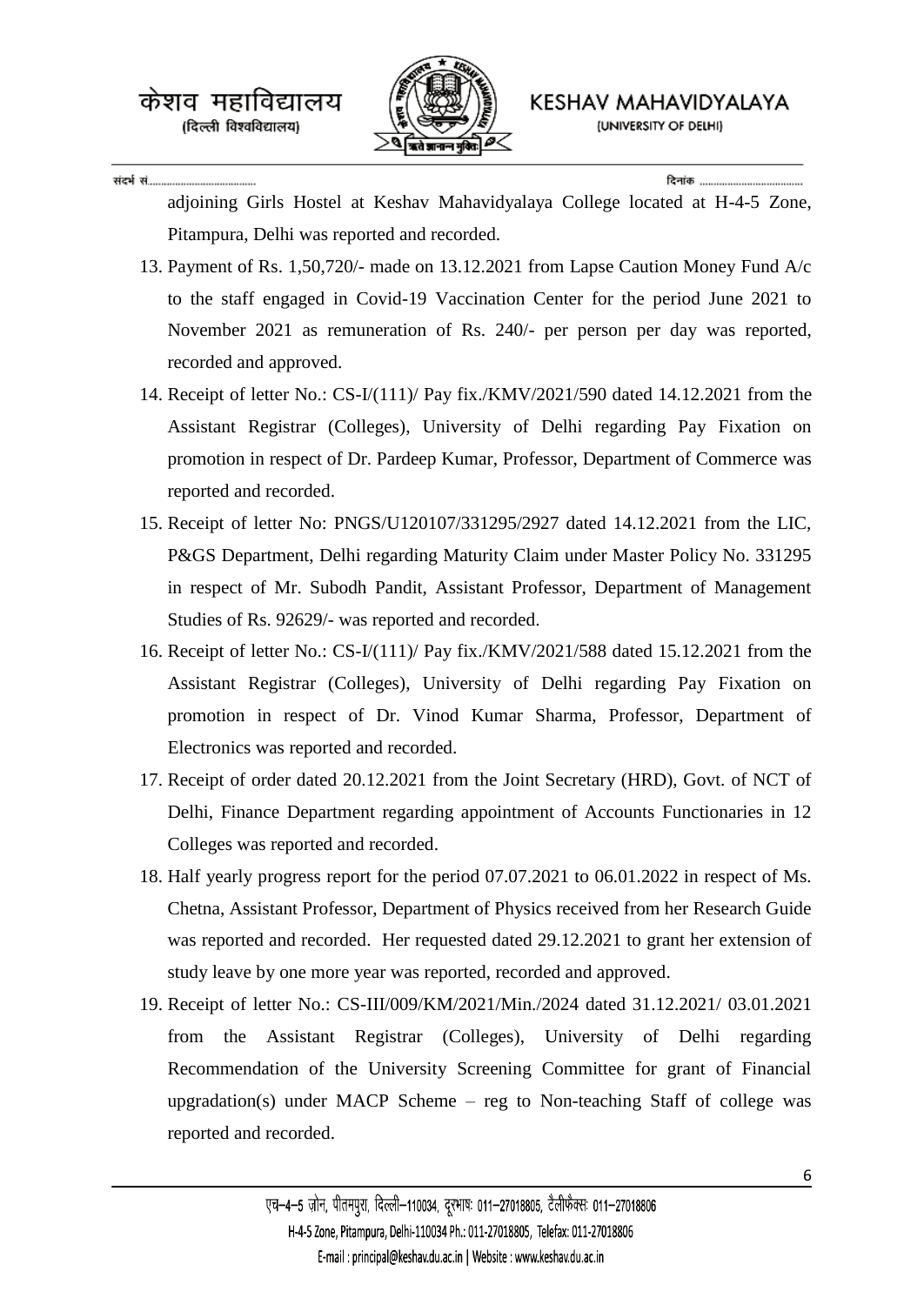

KESHAV MAHAVIDYALAYA (UNIVERSITY OF DELHI)

## संदर्भ सं

टिनांक

- 20. Half yearly progress report for the period August, 2021 to January, 2022 in respect of Ms. Anita Mendiratta, Assistant Professor, Department of Commerce received from her Research Guide was reported and recorded. Her request dated 10.01.2022 to grant her extension of Study Leave by one more year was reported, recorded and approved.
- 21. Recruitment of six Assistant Professor on Ad-hoc basis in various department of the college against the teachers who had resigned from their post recently due to their higher study or look after their new born babies was reported and recorded. The Governing Body members asked the college to follow the rules of University of Delhi in this regard.
- 22. The inadvertent error of date of confirmation of 18 teachers recruited on permanent basis on 2010 which was mentioned wrong was reported and recorded in the meeting. The Governing Body reviewed their dates and approved the date of joining as the confirmation of their services subject to the approval of University of Delhi. The Governing Body informed the Principal to seek clarification from University of Delhi if this could be corrected.
- 23. The Girls Hostel of college is being run in self financing mode as per direction of Director, DHE since the inception of hostel in September, 2012. Due to nationwide lockdown since March, 2020 the meager staff needed to run/ maintain cleanliness/ security/ garden services was engaged and payment made to them from the balance amount lying in the hostel fund account. With no source of income since March, 2020 the available fund were utilized for payment to the support staff employed to the hostel and now only Rs. 68,000/- is being left in College Girls Hostel Account. Due to shortage of funds, college is unable to pay not only the salary of the staff engaged at hostel but also other essential services bills like Electricity, Water and Property Tax etc. The matter has been reported and recorded in the meeting. The Chairperson, Governing Body directed the college to write a letter to the Director, Directorate of Higher Education, Govt. of NCT of Delhi for financial support to run the girls hostel.
- 24. Receipt of mail dated 05.01.2022 from Mr. Sandeep Vodwal conveying his intent to join college on 21<sup>st</sup> January, 2022 after availing three years of Study Leave to pursue Ph.D. was reported, recorded and approved.